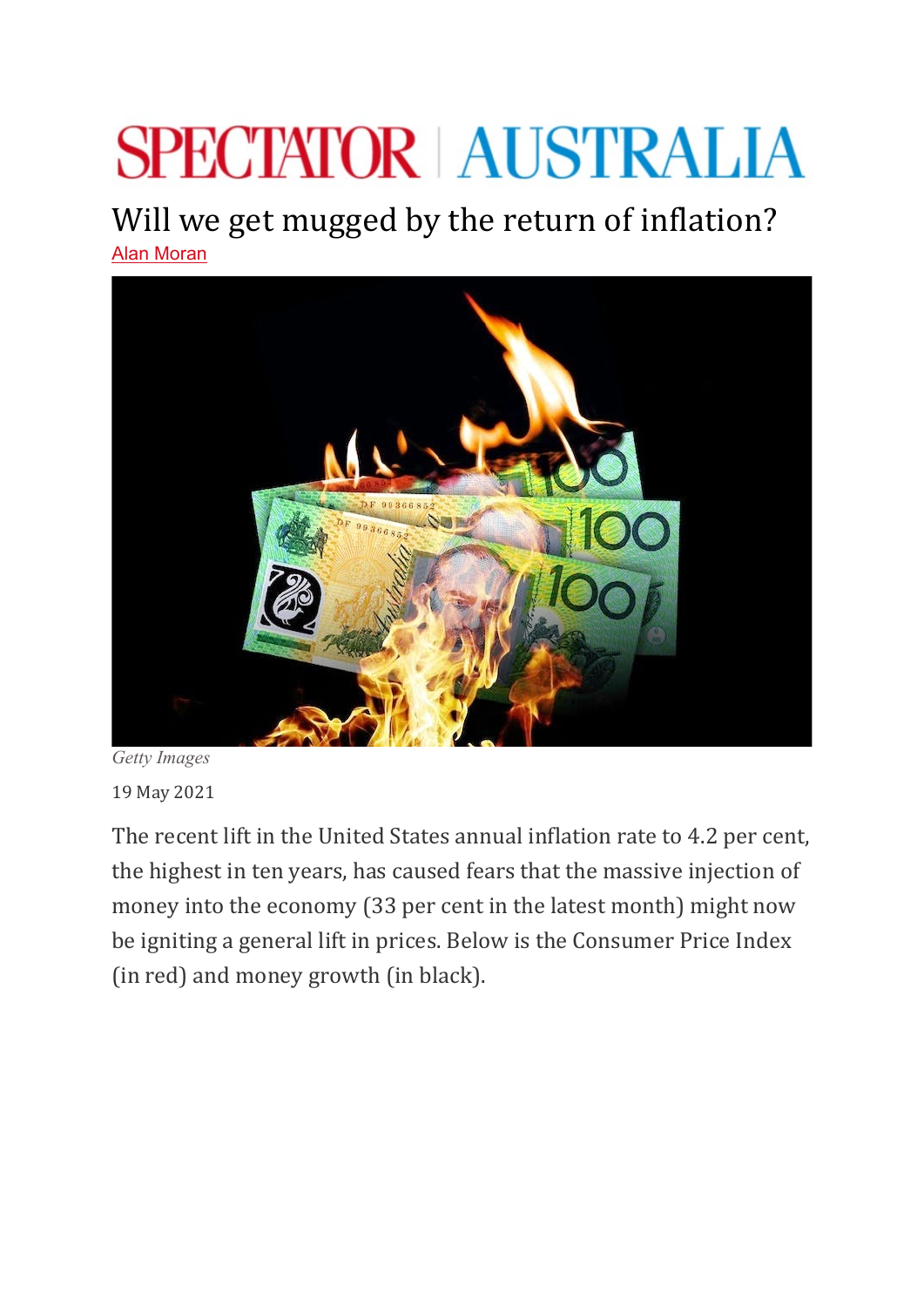

Many will, however, argue that predictions of runaway inflation have not materialised in the recent past.    

Views on the relationship between prices, output, government deficits and money supply have gone through major transformations.  Until Keynes's General Theory in 1936, the notion of an unbalanced budget had little following among economists.  Even so, deficits became an integral part of the US Roosevelt Administration's response to the 1930s Great Depression.  The US unemployment rate was 25 per cent in 1933 and did not drop below 14 per cent until 1940. In 1938 GDP was barely above its 1930 level.   

Britain followed a different policy path under Chancellor (Treasurer) Neville Chamberlain, who like our very own Paul Keating was an excellent Treasurer but an appalling Prime Minister.  Chamberlain reined in spending and balanced the budget.  The UK's unemployment rate peaked at 17 per cent but had fallen to 8 per cent by 1937 with a respectable four per cent annual economic growth rate after 1933.   

Even so, governments in the 1950s and 1960s, to counter economic downturns, generally applied deficit spending.  The "money illusion" was seen as helping to return economies to a growth path.  This was always accompanied by inflation and the (Phillips Curve) theory was that we could trade off lower unemployment for higher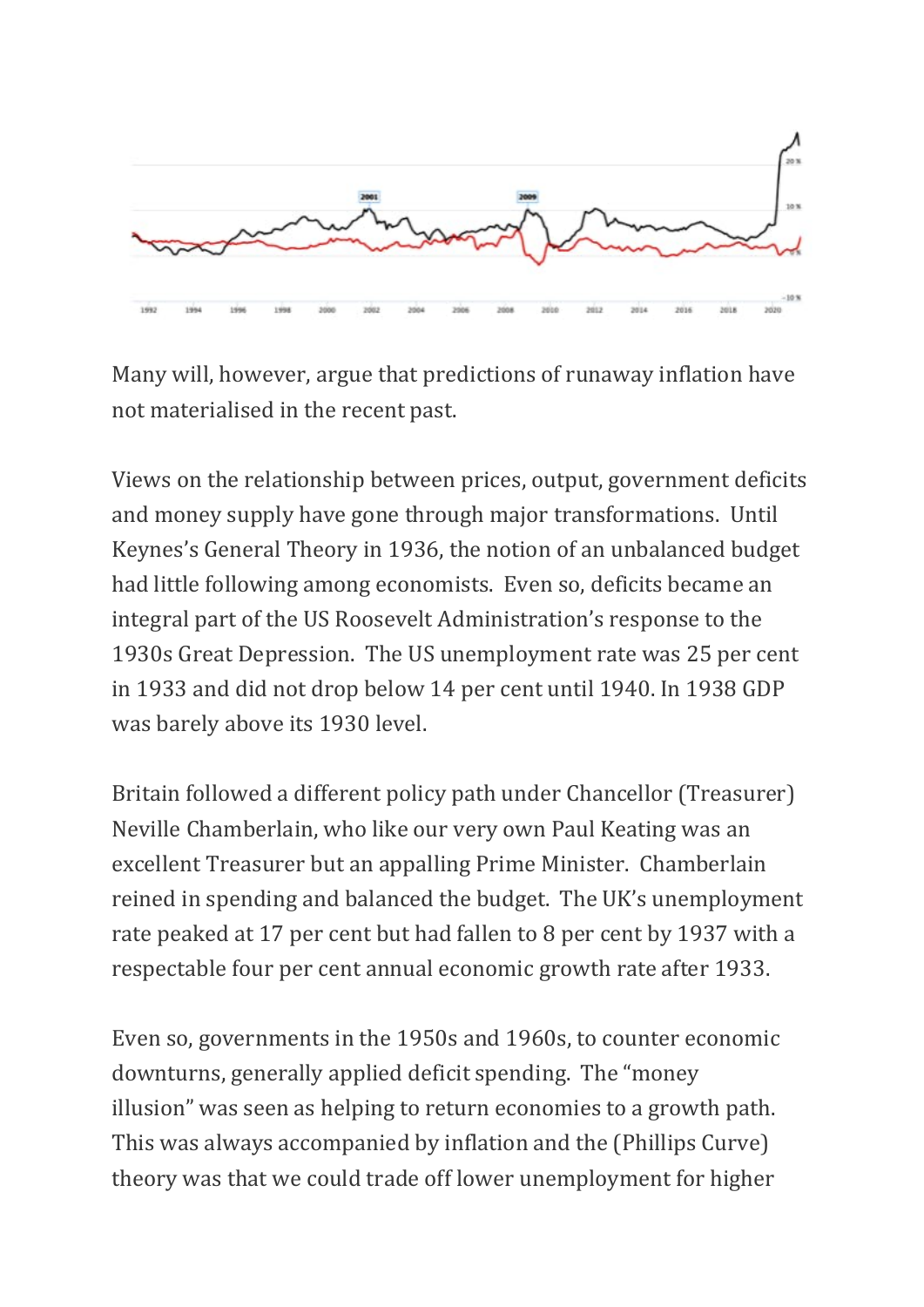inflation. However, to combat successive downturns, the required level of inflation increased until in the 1970s we encountered "stagflation" –high inflation and no growth.   

Rivalling the Keynesian deficit spending antidote to recessions was monetarism, based on Milton Friedman's studies of the US 1930's Great Depression. Friedman's prescription was to keep the money supply growing by a low but steady rate. Avoiding an abrupt reversal from accommodating monetary policy to a massive reduction in supply would, he argued, mean far less economic volatility.

In fact, an aggressive use of money creation to boost demand is little different from deficit financing.  Both depend on providing additional, unearned, incomes to consumers and producers, tricking them into believing this is income from goods and services that have actually been produced and bringing them to gear up for increased output.  History shows that if such policies ever work, they certainly do not enjoy sustained success.  

Now we are in an era where policy combines both loose money and deficits.  Support to prevent economic collapse due to COVID closure policies has been followed by money creation with near-zero interest rates and deficit financing.  The economy has seen output restored to its pre-COVID levels.   

But the enforced shutdown did not undermine the economy's productive potential.  Shops, factories, farms, energy and communications networks remained in place. Many of their owners faced financial ruin but the assets and labour force were intact. Under these circumstances, it would have been extraordinary had a bounceback not taken place.